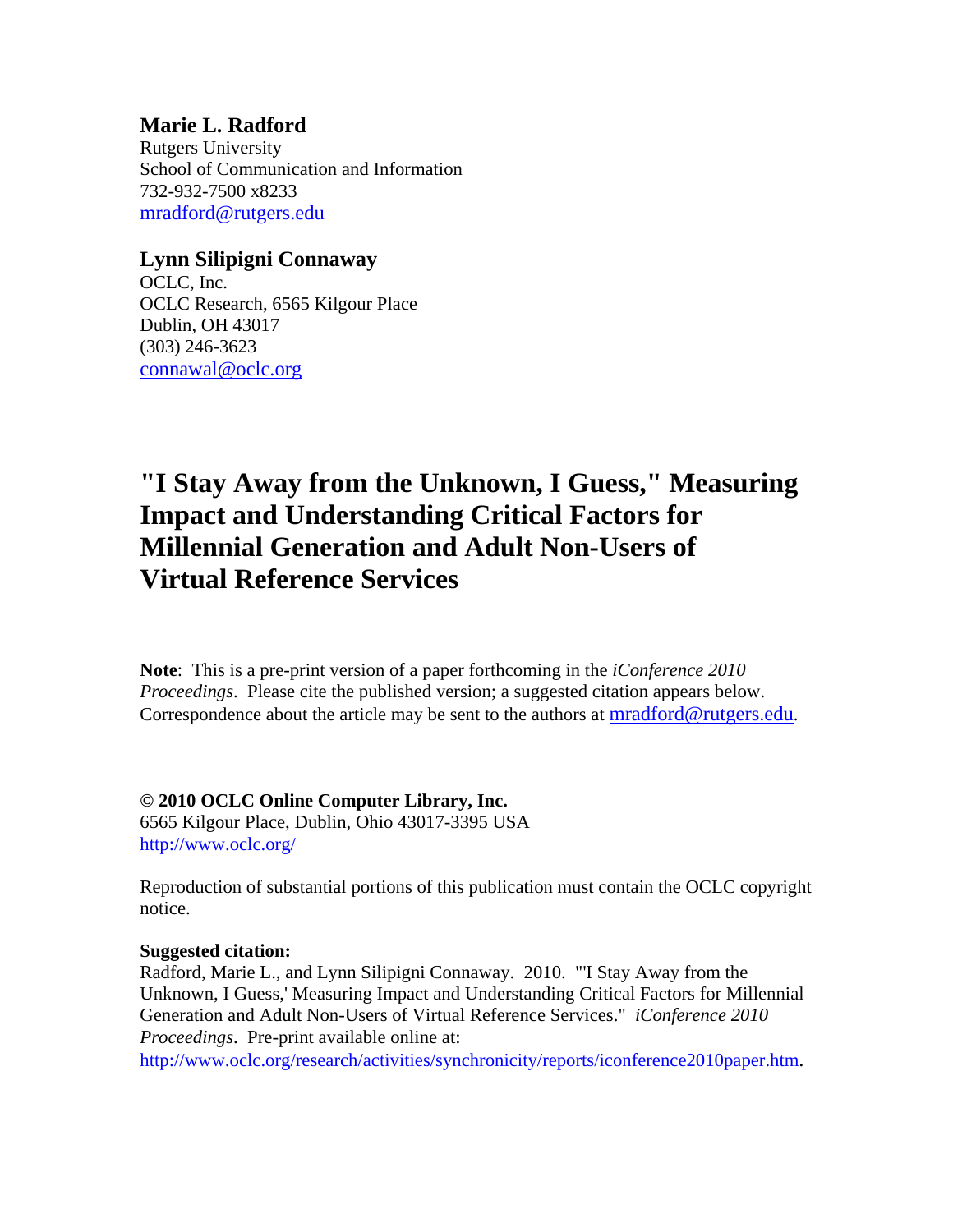### **1. INTRODUCTION**

Although research on Virtual Reference Service (VRS) users has proliferated since its beginnings in 1999, a negligible amount is known about non-users and the reasons why they do not select VRS for their information needs. The international study "Seeking Synchronicity: Evaluating Virtual Reference Services from User, Non-User, & L[i](#page-8-0)brarian Perspectives" investigated critical factors in selection, use, and satisfaction of synchronous, live chat services. The project involved several data collection techniques (transcript analysis, focus group interviews, online surveys, individual interviews) using quantitative and qualitative methodologies. The project's four phases involved: focus group interviews; online surveys; telephone interviews with VRS users, non-users, and librarians; and analysis of 850 QuestionPoint<sup>[ii](#page-8-1)</sup> live chat transcripts. This paper reports results from online surveys and telephone interviews for non-users.

Theoretical frameworks from [1] and [2] as applied to face-toface (FtF) [3,4] and chat [5,6] reference encounters were used to develop research questions and to guide survey instrument development and data analysis. These research questions also developed from the project's focus group and transcript analysis results and from the literature review:

- What are VRS non-users' communication and information-seeking preferences?
- What factors would influence non-users decisions to use VRS?
- What are critical factors in successful reference encounters?
- What is the relative importance of getting an information/answer vs. how one is treated in determining success?

### **2. DATA COLLECTION AND ANALYSIS**

Online survey and telephone interview questions emerged from the analysis of the focus group interviews and the chat transcripts. Non-users (those who had never used VRS, but may be using Instant Messaging (IM) or chat for social or business purposes and may also be users of physical or digital libraries), were recruited for both the online survey and telephone interviews through a variety of methods including university email listservs and posting of flyers.

VRS non-users completed 184 online surveys and 107 telephone interviews featuring quantitative and qualitative questions. Data was collected from 6/2007 to 3/2008. The team used descriptive statistics for quantitative data and grounded theme analyses [7] and the Critical Incident Technique (CIT) [8] for qualitative data.

### **3. DEMOGRAPHICS FOR ONLINE SURVEYS AND TELEPHONE INTERVIEWS**

The majority of online survey and phone interview participants were Caucasian, female, used public libraries, and suburban libraries, but had not tried live chat VRS. Focus group and transcript analysis revealed generational differences, so data for Millennial generation<sup>[iii](#page-8-2)</sup> (12 - 28 years old) respondents (aka Generation X, Net Gen) was compared to older adults  $(29+)$ <sup>[iv](#page-8-3)</sup>. (See Tables 1 and 2).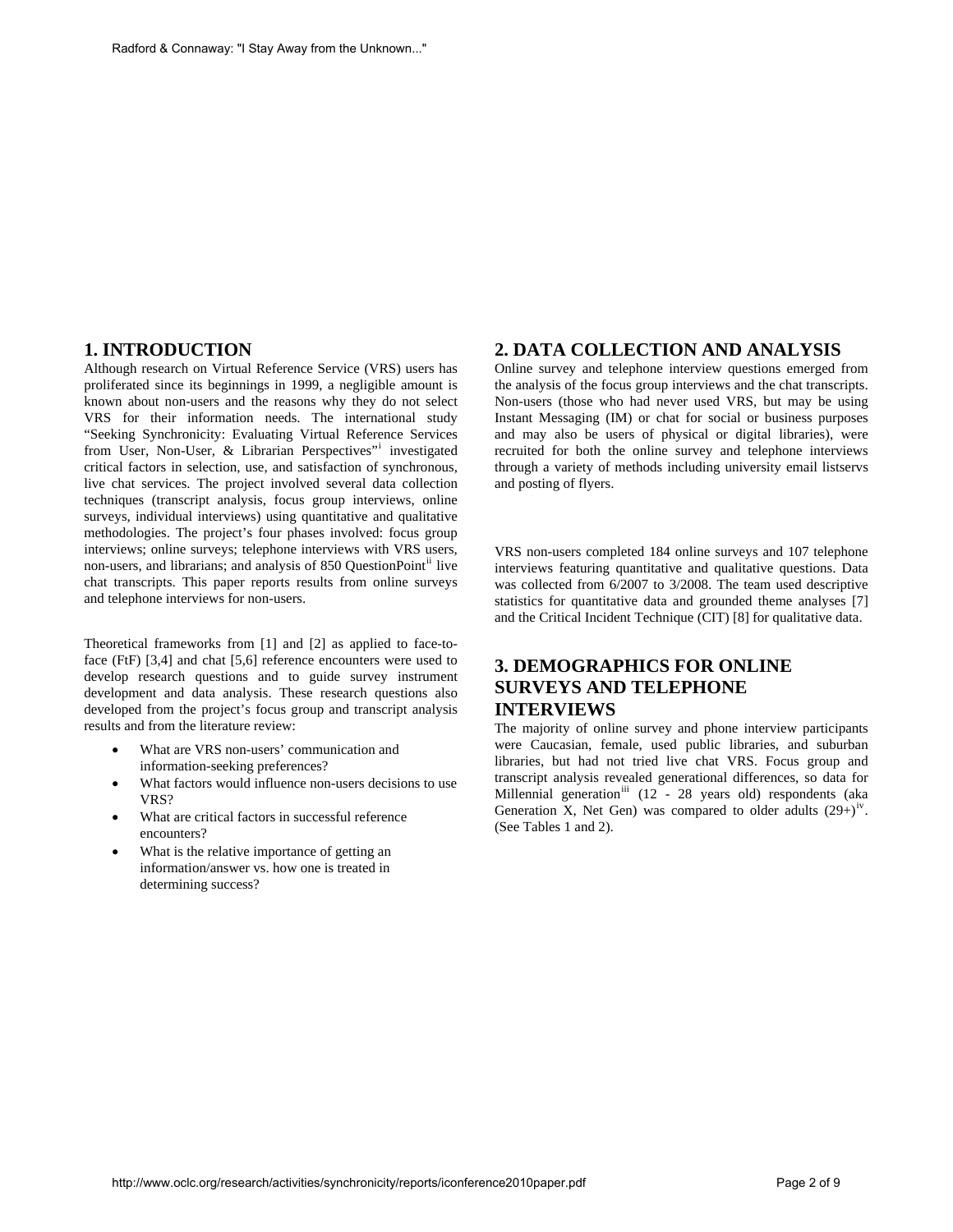#### **Table 1: Millennial Demographics Online Surveys & Telephone Interviews (N=195)**

| лернон                  | <b>Total</b>     | $\overline{\frac{0}{0}}$ |
|-------------------------|------------------|--------------------------|
| Gender                  |                  |                          |
| Female                  | 124              | 64%                      |
| Male                    | $\overline{71}$  | 36%                      |
|                         |                  |                          |
| Age                     |                  |                          |
| $12 - 14$               | $\overline{23}$  | 12%                      |
| $15 - 18$               | 59               | 30%                      |
| $19-28$                 | $\overline{113}$ | 58%                      |
|                         |                  |                          |
| <b>Ethnicity</b>        |                  |                          |
| African American        | 16               | 8%                       |
| Asian/Pacific Islander  | $\overline{37}$  | 19%                      |
| Caucasian               | 127              | 65%                      |
| Hispanic/Latino         | 8                | 4%                       |
| Native American         | $\overline{2}$   | $1\%$                    |
| N/A                     | $\mathbf{1}$     | $1\%$                    |
| Other                   | $\overline{4}$   | 2%                       |
|                         |                  |                          |
| <b>Types of Library</b> |                  |                          |
| Academic                | $\overline{35}$  | 18%                      |
| Public                  | 90               | 46%                      |
| School                  | 70               | 36%                      |
|                         |                  |                          |
| Location                |                  |                          |
| Urban                   | 73               | 37%                      |
| Rural                   | $\overline{12}$  | 6%                       |
| Suburban                | 110              | 56%                      |

| reicphone much views   | ,,,<br><b>Total</b> | $\overline{\mathbf{0}}_{\mathbf{0}}$ |
|------------------------|---------------------|--------------------------------------|
| Gender                 |                     |                                      |
| Female                 | 72                  | 76%                                  |
| Male                   | 23                  | 24%                                  |
|                        |                     |                                      |
| Age                    |                     |                                      |
| $\frac{29-35}{5}$      | 20                  | 21%                                  |
| $36 - 45$              | 26                  | 27%                                  |
| $46 - 55$              | $\overline{27}$     | 28%                                  |
| $\frac{56-65}{5}$      | 15                  | 16%                                  |
| $65+$                  | $\overline{7}$      | 7%                                   |
|                        |                     |                                      |
| <b>Ethnicity</b>       |                     |                                      |
| African American       | 6                   | 6%                                   |
| Asian/Pacific Islander | 3                   | 3%                                   |
| Caucasian              | $\overline{79}$     | 83%                                  |
| Native American        | 1                   | 1%                                   |
| Other                  | $\overline{4}$      | 4%                                   |
| N/A                    | $\overline{c}$      | 2%                                   |
|                        |                     |                                      |
| <b>Type of Library</b> |                     |                                      |
| Academic               | $\overline{17}$     | 18%                                  |
| Public                 | 76                  | 80%                                  |
| School                 | 1                   | 1%                                   |
| Special                | $\mathbf{1}$        | $1\%$                                |
|                        |                     |                                      |
| <b>Location</b>        |                     |                                      |
| Rural                  | 6                   | 6%                                   |
| Suburban               | 56                  | 59%                                  |
| Urban                  | 33                  | 35%                                  |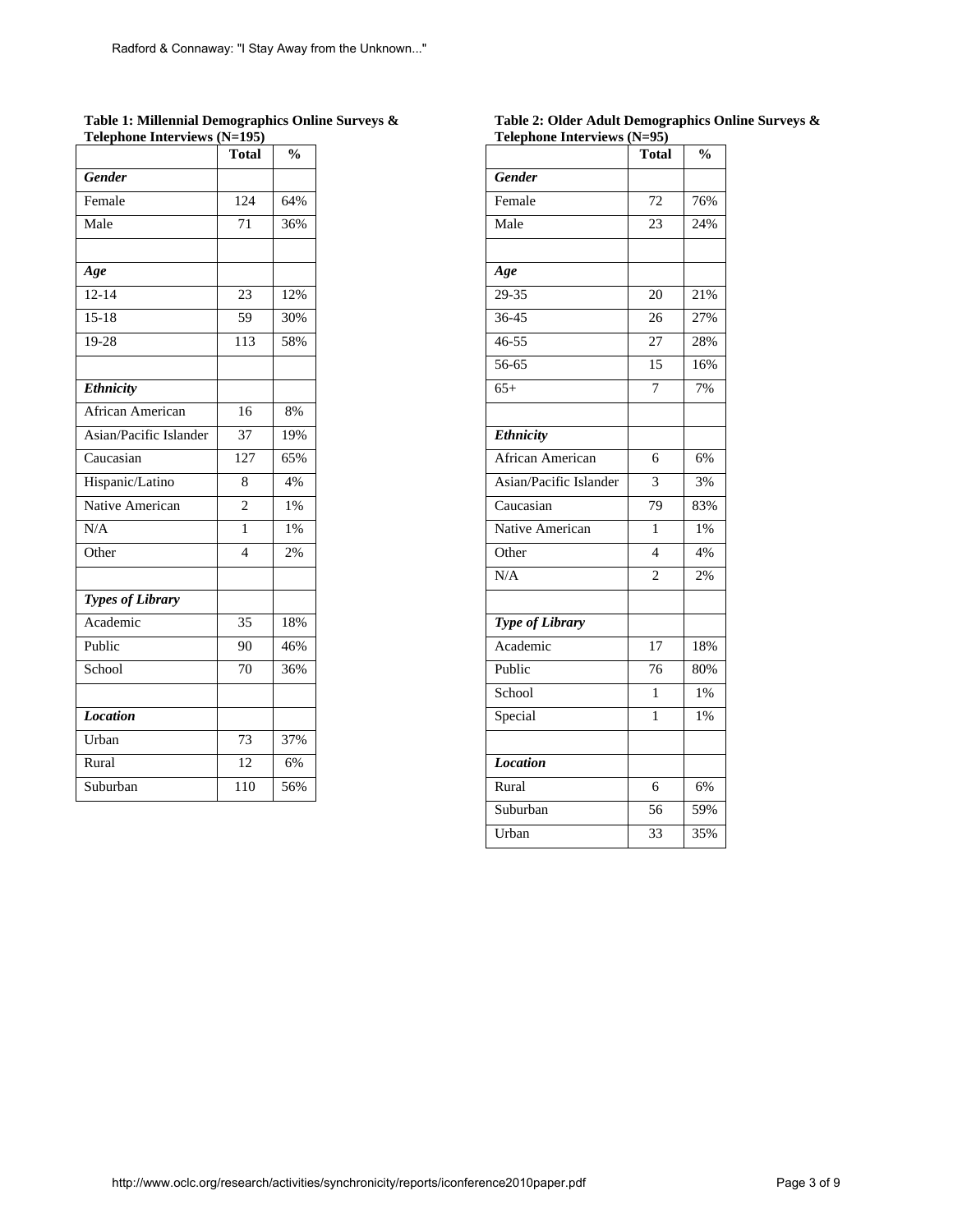### **4. QUANTITATIVE RESULTS ONLINE SURVEY**

#### **4.1 Online Surveys Demographics**

Of 184 online survey respondents, 66% (122) were Millennials and 34% (62) were older adults. As noted above, the majority for both groups were female, Caucasian, and used public libraries and suburban libraries.

#### **4.2 Reference Experience**

In addition to FtF interaction, participants reported use of other modes with 28% (52) having used the telephone, 19% (35) email, and 2% (3) IM reference. Phone reference was used by 78% (95) of Millennials versus 60% (27) of adults. (See Figure 1.)

#### *Figure 1: Experience with Reference Modes: Non-User Online Survey (N=184)*



When asked about their preferences 81% (N=50) of adults and 71% (N=87) of Millennials were partial to FtF, as illustrated below:

"Most recently I wanted to read about an actor that I really enjoy. I got into a conversation with the librarian about him and she was able to locate a number of books on him, including his memoirs…she suggested that I check with videos to see what might be available and again she assisted in finding at least half dozen that I was able to borrow…this experience gave me a great weekend in addition to some very enjoyable reading material … In this particular circumstance having a face-to-face enabled us to share a more personable and friendly exchange of information." (Adult)

"I used face to face format because I think it is more direct and you are more likely to get an answer quicker, plus you are right there so you can learn things like about different reference websites. It did help by experience to be successful I feel that if you talk to someone face to face it is more personal and more helpful." (Millennial)

As Figure 2 shows, 49% (60) of Millennials enjoyed FtF above email (27%, 33), phone (12%, 14), or texting (12%,15) for reference as exemplified below:

> "I believe the face-to-face format helped my experience to be successful. This is because the interaction was far more personal, I was able to clearly state my question and get immediate feedback or answers. She was able to clarify what it was that I was looking for and was there waiting for me to come back if I had any trouble finding what I needed once she had given me the locations of what I was looking for." (Millennial)

> "I have nothing truly against chat reference services, so I may use it in the future, but I will probably always rely on the face-to-face services as my main form of information seeking." (Millennial)



*Figure 2: FtF Preferred by Millennials: Non-user Online Survey (N=122)* 

**"I most enjoy using"** 

#### **4.3 Email Reference Least Intimidating**

Millennials most enjoyed FtF reference, but 51% (62) reported being less intimidated by email, followed by FtF (20%, 24), texting (17%, 21), and telephone (12%, 15) (see Figure 3).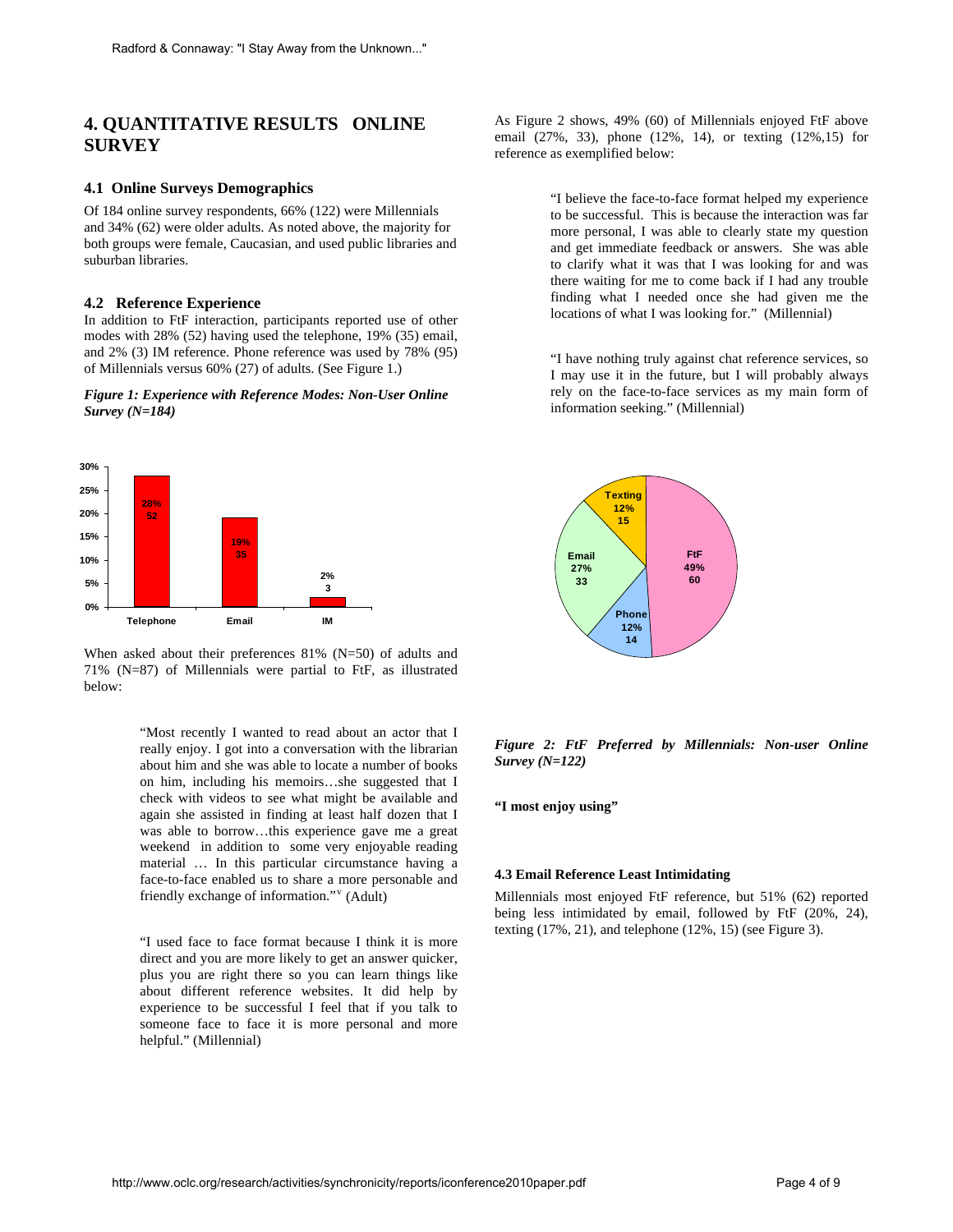

**Figure 3: Email Least Intimidating to Millennials: Online Survey (N=122)** 

#### **"I am least intimidated by by"**

#### **4.4. Convenience**

Responding to the statement: "The library is convenient," 76 (87%) of the 87 Millennials and 40 (78%) of the 51 adults answered positively. However, some participants commented that online sources are more convenient:

> "Going to an actual library would be my last resort. I can get everything that I can get at a library and more online, and I don't have to go anywhere. I guess that's what influences it." (Millennial)

> "If I needed to find out anything I would usually go first online. That's really my main source of first online. That's really my main source of information, because it's really convenient. The fact that it is really convenient: I don't have to go out of my room to find the source, just go online and try and can just hit enter, and it's really convenient." (Millennial)

#### **4.5 Remote Access**

Reacting to the statement, "Remote access is important," 95% (39) of the Millennials and 85% (11) of the adults answered positively. This comment is typical:

> "Because I am on the computer a lot anyway and I wouldn't have to leave my house to physically go to the library to get some answers. It is just as easy for me to formulate my questions online and it would save me time." (Millennial)

#### **4.6 Personal Relationships**

Personal relationships with librarians were considered to be more important for adults  $43\%$  (22) (N=51) than Millennials 24% (21) (N=86). Adults 51% (26) were more likely to value interactions with specific librarians than Millennials 24% (24). Illustrative comments follow:

> "I never want a computer interface to replace face to face contact with a person. In this day in age, it might be more convenient to jump on the web to get the

information you need, but I think you potientially missing connections a library creates. In my business experience, email can only take you so far. Conference calls and face to face meeting provide the connections that emails can often destroy. Service should never be an either/or situation. Personal contact and computer interface connections should exist together." (Adult)

**<sup>62</sup>** "I was at my town's public library, and there is this one lady who works in the Reference department…One time, I needed some books and she looked it up for on the computer and said that this library didn't have the book, but another library did. She wrote down the information for me…This lady is very helpful, she makes you feel like she actually wants to help you and goes onto the computer, looks up the subject you're working on, and finds the books for you, and if the book(s) isn't there, she'll help you request it. Other librarians don't offer this same help." (Millennial)

#### **4.7 Friendliness/Politeness**

69% (28) of the Millennials (N=41), and 29% (4) of older adults (N=14), valued the FtF librarians' friendliness and politeness. A sample statement from a Millennial:

"I liked the one-on-one interaction, which enabled me to have my specific questions answered on the spot. The librarian was able to address my specific needs with practical, useful information. She was friendly and appeared genuinely glad to be helping me. I think the face-to-face format did help, since it was a relaxed meeting. I was comfortable with the librarian, so I was comfortable asking questions. The in-person meeting was necessary to help me learn how to locate articles on microfiche and how to use the equipment." (Millennial) practical, useful information. She was friendly and appeared genuinely glad to be helping me. I think the face-to-face format did help, since it was a relaxed meeting. I was comfortable with the librarian, so I was comfort

contrasting her behavior with that of another librarian.

"It was awhile ago, but I asked the reference librarian where to find books relating to a certain topic I was studying in school at the time and she just kind of said "over there" and pointed…She did not seem engaged or interested in truly helping me find the books and didn't really care that I never found them, I was wondering all over looking and she just sat there…I doubt she would have been any more helpful in another format and I don't care if she would have been great at texting etc. because at the time, I was there looking for books and just wanted to know specifically where they were located. She did not seem interested in helping me, let alone exhaust all of her means for doing so. Ever since then, I usually avoid that person and go to the one who has helped me successfully." (Millennial) Has characterized me successfully. The means of the successfully are connected methods and the successfully. The means of the successfully are the successfully and the successfully and the successfully and the successfull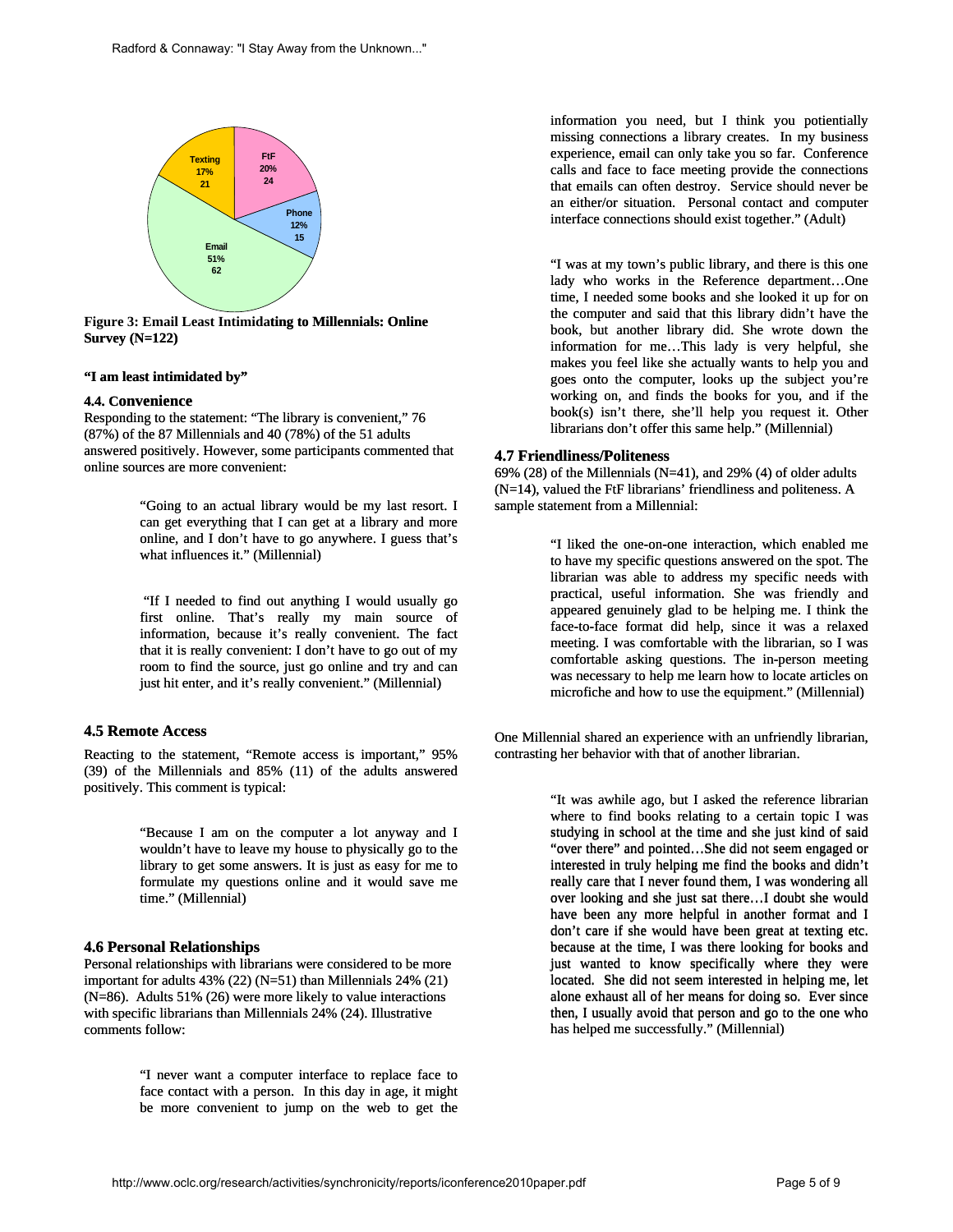#### **4.8 Reasons for Not Choosing VRS**

Reflecting the Millennial's high level of comfort in the IM environment, 35% (N=43) of 122 Millennials and 53% (N=33) of 62 older adults agreed with the statement, "Chat reference might be too complicated." Adults commented on why they might/might not try VRS:

> "I most likely will not use this service. Computers were not taught in High School when I graduated in 1972, I have only had a computer and used email since 2005, I have never used a chat room or service." (Adult)

> "If they had classes at the Library and showed me how to do it I might try it. My daughter usually shows me everything I need. But I really like going to the Library and talking with someone in person, so I probably wouldn't use the service even if I knew how to use it." (Adult)

More adults (35% 22) were concerned that their typing was not adequate for VR compared to 16% (19) of Millennials. However, the younger cohort (29%, 35) was more concerned that their questions might annoy the librarian and some worried about "bothering" the librarians. One explained why:

> "The librarian I asked seemed too occupied with other matters to pay any attention to my question, and she made me feel stupid and intrusive for even asking her such a thing." (Millennial)

Some did not believe a librarian could help, others did not know VRS existed:

> "I do not see myself using chat reference services because in the absence of having a reference librarian help me locate an appropriate or required source, I have friends in the LIS discipline with exemplary reference/research skills who could help me. Additionally, because I am in research, I have cultivated my own knowledge base of where/how to track down information. The only time I could ever imagine using chat reference is if I were incapacitated or unable to physically be in a library or if I were unable to reach one of my LIS colleagues. Otherwise, I see myself as a self-sufficient researcher who relies on her own social network and knowledge to locate reference material." (Adult)

> "I've never used this type of service and never knew it was available – that's probably why I never tried it. Also, in my everyday life I don't run across the need to research something in depth (the internet usually has enough information) so I don't really have a need to chat with someone for reference help." (Millennial)

Both cohorts did not use VRS because of satisfaction with other information sources (e.g., family, friends, colleagues, teachers, the Web):

> "I choose to go FTF because I'm not lazy, and I can get a more accurate answer FTF not on chat reference. And I can be there to get the books I want, and not waste a librarian's time on the computer." (Millennial)

> "Why use VRS when phone, face-to-face, or even email could be more convenient?" (Millennial)

> "I don't know how to access computer library service. When I need to look something up I use Google." (Adult)

#### **4.9 Reasons to Use VRS**

Non-users thought they would try VRS if they could receive information quickly and around the clock, 24/7/365:

"If it is available 24/7 I'll try it." (Millennial)

### **5. QUANTITATIVE RESULTS TELEPHONE INTERVIEWS**

#### **5.1 Demographics**

Millennials gave 69% (73) of 107 telephone interviews, 31% (33) were older adults, and one gave no age. As above, the majority for both groups was female, Caucasian, used public libraries, and libraries in suburban areas. Most Millennials were aged 19 to 28 and adults were 29 to 35.

#### **5.2 FtF Preferred**

The telephone had never been used for reference by 76% (81) of participants, 74% (79) had not used email, and 94% (101) had not used IM reference. Twenty-four percent (26) preferred FtF reference and complimented librarians:

> "[T]hey kind of know, like, almost 'every single book' in the library, or at least they know how to use the computer to find the book itself. And if I need help on some kind of information, they know stuff about what kind of books I need to use." (Millennials)

> "I think reference librarians are up there with fire fighters as my heroes." (Adult)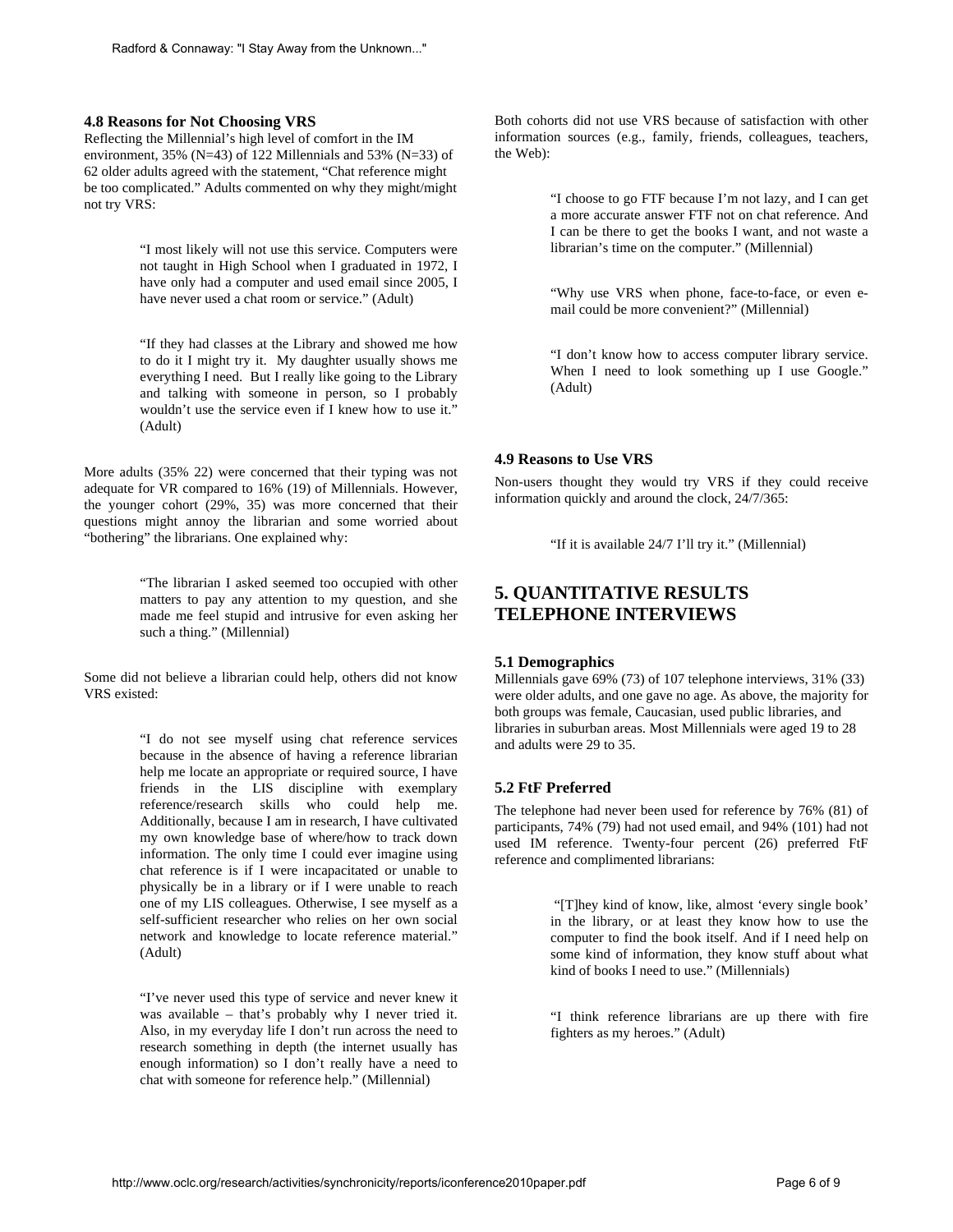#### **5.3 Reasons for Not Choosing VRS**

When asked why they did not use VRS, 82% (24) of 34 interviewees responded that they were unaware that it existed.

> "I think I am unfamiliar with it. I don't have info or familiarity with it. I stray away from the unknown I guess." (Millennial)

When asked what alternatives to the library they chose, 43% (45) of participants said they used the Web. Specifically, 45% (33) of Millennials and 28% (20) of adults used the Web for "personal convenience." Google was mentioned by 15% (11) of Millennials and 3% (2) of adults:

> "Say I have physics homework, I wouldn't use the Internet to find information. I would find a person to help me understand it. But if I have a topic to research, I probably wouldn't go to a person, I would go straight to Google or Yahoo and research away." (Millennial)

#### **5.4 Reasons to Use VRS**

When asked what might convince them to ask for help from VRS, convenience again was mentioned, including 24/7 access to librarians. Thirty percent (32) of respondents cited immediate answers and 17% (18) appreciated home access.

"It would be convenient, because if I was sitting at a computer and I could ask a question and they would answer immediately… that would be good.. Convenience is why I do something as opposed to something else." (Millennial)

### **6. QUALITATIVE DATA ANALYSIS – CRITICAL INCIDENTS (CIs)**

Qualitative data were analyzed with Flanagan's CIT [8], a qualitative method which is used to evaluate programs or services; including reference encounters (name removed). CIT is "often used to study effective and ineffective human behavior" [9] as it allows critical factors to emerge rather than be imposed.

Online survey and telephone interview instruments included two CI questions, which asked participants to "think about one experience" in which he/she felt a positive result and in which a negative result was achieved after seeking reference services. Then they were asked to describe each interaction and to identify factors that made it successful/unsuccessful.

The CIs were sorted into content themes following the constant comparative method [6,10]. Relational theory provides the analytical framework. It posits that every message has dual dimensions – both content (information) and relational (interpersonal) [1]. Emerging themes were expanded and merged into the Critical Incident Coding Scheme developed by [9, 11],

for FtF reference encounters and VR encounters [5]. Content themes relate to interactions that focus on the information sought, the degree to which participants perceived that librarians interacted knowledgeably. The relational themes outline personal aspects, including attitude, relationship quality, and approachability.

### **7. QUALITATIVE RESULTS ONLINE SURVEYS**

#### **7.1 Positive CIs**

A total of 154 (84%) positive CIs were collected from 184 online surveys. 108 (70%) of these were described by Millennials. Participants attributed success to information delivery/retrieval (50%, 54), the librarians' positive attitude towards individual and task (36%, 39), location of specific resources (20%, 22), and answering questions (14%, 15). A number of themes are revealed in positive CIs, as shown in below examples:

> "I asked the librarian where the murder mystery books were located, she was kind of busy checking in books, but still took the time to answer my question. She put down what she was doing and she walked me to the correct section, instead of just pointing me that way." (Millennial)

> "I was looking for books on theoretical physics. My question was, 'What would be the latest and most comprehensive book on quantum electrodynamics?' I felt the encounter was successful because the librarian apparently had a background in physics. He was up to date in his physics knowledge and was aware of the latest books." (Millennial)

#### **7.2 Negative CIs**

Negative CIs were provided by 99 (54%) respondents, of which 75% (74) were Millennials. Unsuccessful experiences were attributed to librarians who impeded information delivery/retrieval (64%, 47), had a negative attitude towards task (47%, 35), or were slow in providing answers (11%, 8). Missing resources (12%, 9) were also reported as negative. Participants described numerous barriers in their negative CIs.

> "At one point when I had asked for service from a librarian, it seems like her attitude downplayed my intelligence and because she was older and wiser my question wasn't of importance. The attitude of the librarian was not friendly and welcoming and I sort of felt embarrassed after asking for assistance." (Millennial)

> "I tried to explain that I wasn't interested in doing a general search on my topic, but that instead I needed this specific article, but she never really listened, and instead I ended up wasting a significant amount of time.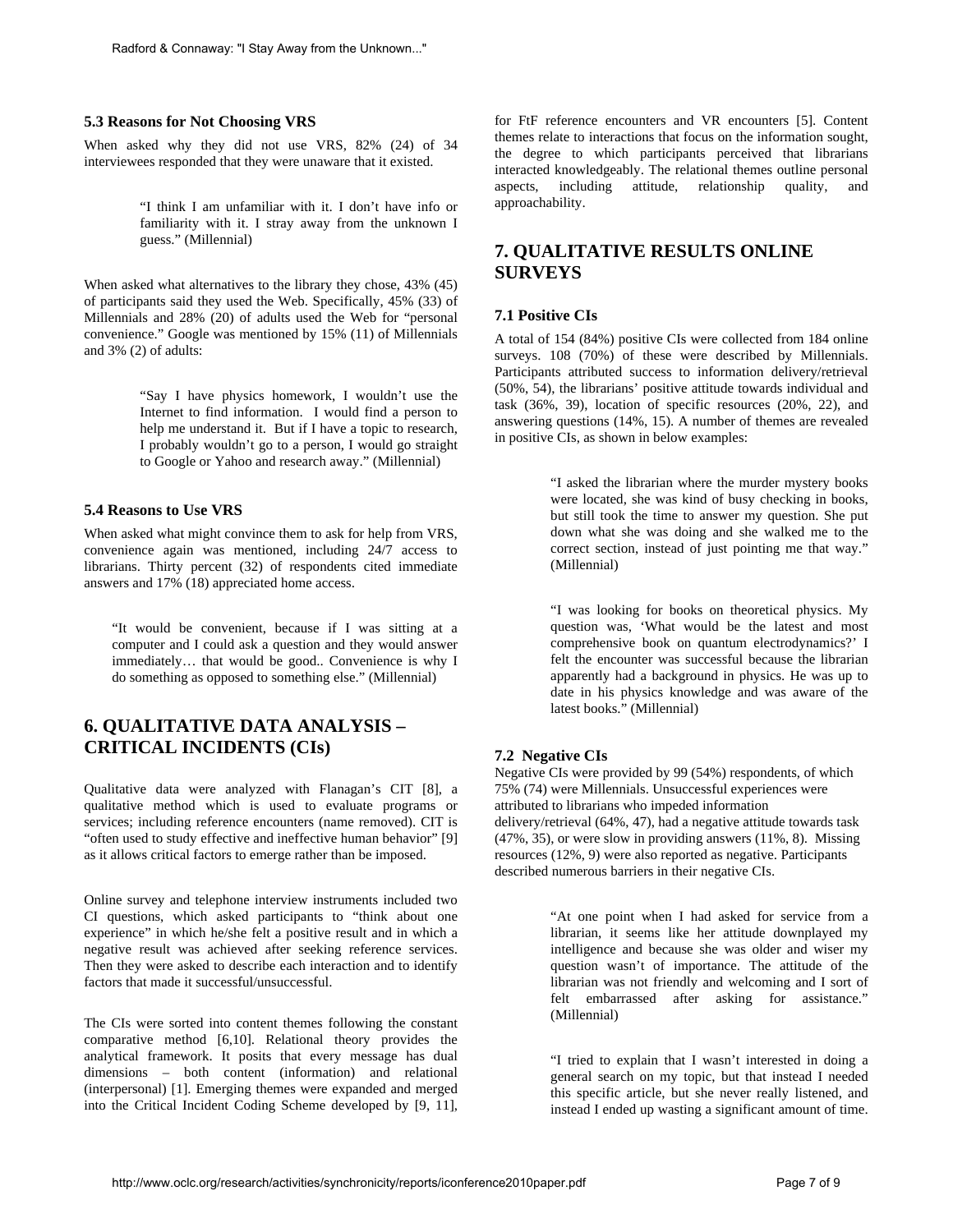The librarian was so overzealous with helping me that she lost sight of what I actually needed, which in this case was quite limited in scope, a specific item." (Adult)

### **8. QUALITATIVE RESULTS TELEPHONE INTERVIEWS**

#### **8.1 Positive CIs**

Telephone interviews yielded 122 positive CIs. Seventy-nine percent (84) praised librarian's personal characteristics with 50% (61) of these crediting the librarians' knowledge/skills. Information aspects were primary in 49% (52) of CIs while 46% (49) simply found the librarians helpful. Some CIs related directly to FtF communication that included nonverbal communication cues. These comments exemplify positive CIs:

> "Well, at my library they are all very approachable: they are just sitting at a desk waiting to help, kind of not judging i guess." (Millennial)

> "I'm a elementary teacher, and my most recent experiences have been with children's librarians so I think it's mostly their knowledge, not just of the library catalog and ways of manipulating the catalog but what material is out there … it's very beneficial." (Adult)

#### **8.2 Negative CIs**

Telephone interviews yielded 112 negative CIs. The greatest proportion (23, 21%) centered on librarian's characteristics, including being unapproachable or lacking knowledge. Others (13, 12%) thought librarians' were not helpful, did not answer the question, responded slowly, or gave too simple a response. Examples of Negative CIs include:

> "I felt the FtF helped to make it successful. I was in front of her and the information was straightforward and she looked me face to face. In an email she would not be in front of me and I would not know if she was being truthful." (Millennial)

### **9. DISCUSSION AND IMPLICATIONS**

Although accuracy and correct answers and the delivery of specific content were reported as the most important factors of successful reference interactions, non-users of VRS also value librarians who are knowledgeable about information sources and systems, display a positive attitude, and demonstrate good communication skills.

Non-users of VRS are not aware that the service is available. Results from both interviews and surveys reveal that they consider convenience to be a major factor when choosing how to get their information. Respondents prefer to interface with friendly librarians and to develop ongoing relationships with them. The majority used FtF as well as telephone and email reference services. They found email reference to be the least intimidating mode of communicating with a librarian for a reference query, but most preferred FtF because they felt the interaction was more personal, more efficient, and enabled them to better communicate with the librarian. Although most preferred FtF reference services and believed the library is convenient, some said online sources are more convenient than physical library materials because of remote access.

Many of the non-users did not believe a librarian could help them or know that VRS was available. Both Millennials and adults were satisfied with other information sources; therefore, did not need to use VRS. Human resources, such as family, friends, teachers, and colleagues were identified as prime information sources. The Web was identified as an alternative for the library and was used for "personal convenience." The non-users might use VRS if it were available 24/7 and if they could receive information quickly.

Some differences in communication and information seeking behaviors were found between Millennials and adults. A personal relationship with a librarian was more important to Millennials who also valued the librarians' friendliness and politeness in interpersonal communications more than adults. A greater number of adults than Millennials believed that chat reference would be too complicated; therefore, chose not to use it. The adults were concerned that their typing skills were not adequate to communicate with a librarian via chat. On the other hand, Millennials were more concerned than the adults that their questions would annoy or bother the librarians.

#### 10. **CONCLUSION**

In these tight budget times, library service providers must seek to understand non-users of the library to better meet their particular needs and preferences. The above findings have numerous implications for librarians who are involved in making decisions that will have a positive effect on sustainable VRS in the future. Results can be used for system development, improving VR practice, and for theory development. The voices of the littlestudied non-user population provide powerful evidence that libraries need to step up marketing of these services. Once these potential users are aware that the services exist, that virtual librarians are accurate as well as friendly, and are knowledgeable and technically competent, these non-users can be enticed to view virtual services as a viable and attractive alternative to FtF, telephone, or email reference.

### **11. ACKNOWLEDGEMENTS**

The authors would like to acknowledge the help of Erin Hood and Timothy Dickey of OCLC and Jocelyn DeAngelis Williams of Rutgers University.